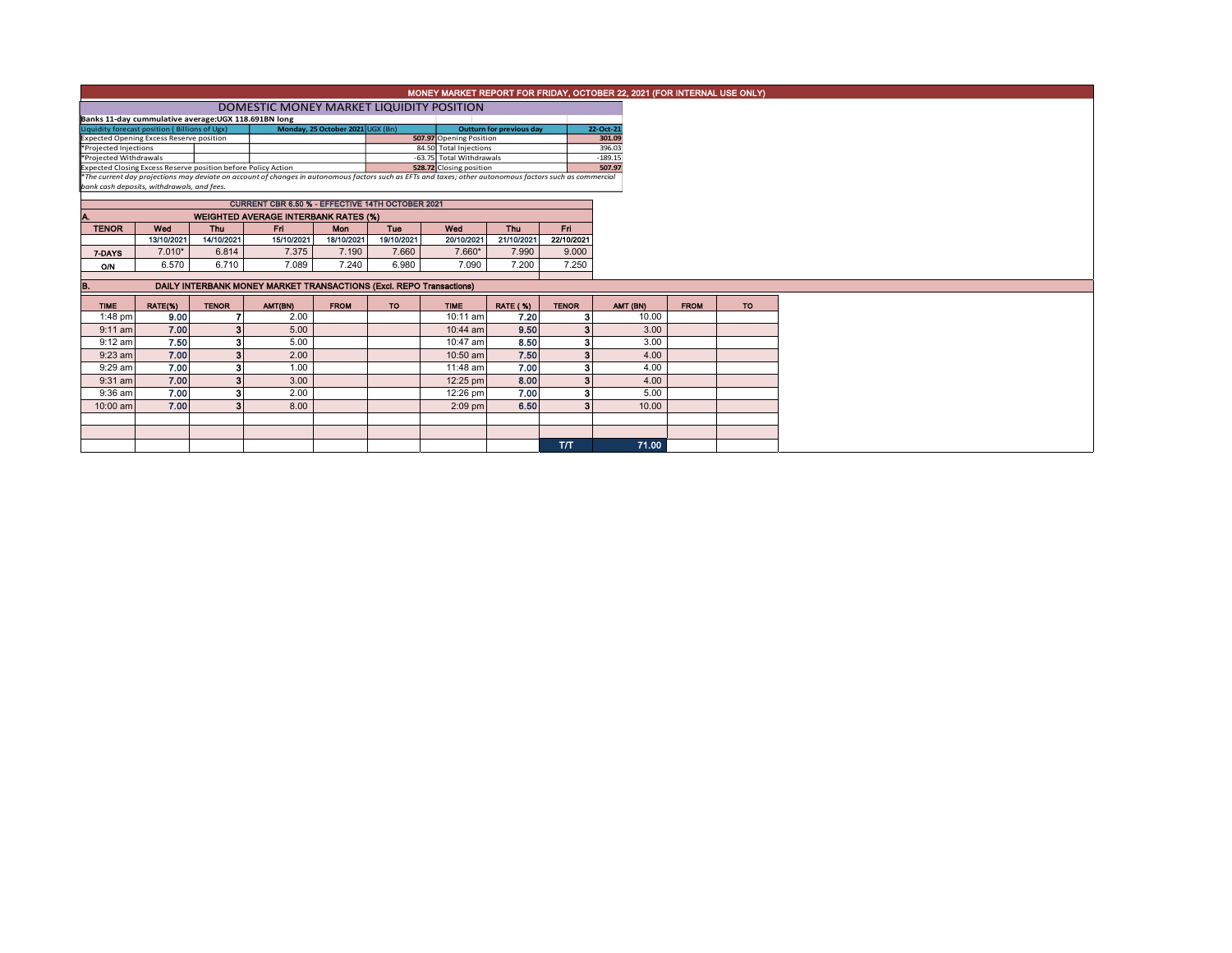C. CREASE CONTROL CONTROL CONTROL CONTROL CONTROL CONTROL CONTROL CONTROL CONTROL CONTROL CONTROL CONTROL CONTROL CONTROL CONTROL CONTROL CONTROL CONTROL CONTROL CONTROL CONTROL CONTROL CONTROL CONTROL CONTROL CONTROL CONT



01/10/2021 04/10/2021 05/10/2021 06/10/2021 07/10/2021 08/10/2021 11/10/2021 12/10/2021 13/10/2021 14/10/2021 15/10/2021 15/10/2021 18/10/2021 19/10/2021 20/10/2021 22/10/2021

## • Overnight WAR -7-day WAR - CBR rate - Upper bound - Lower bound

| D.               | MONETARY POLICY OPERATIONS MATURITIES PROFILE: (28-OCT- 2021 TO 25-NOV- 2021) |             |                                                                                     |             |             |              |  |  |  |  |  |  |  |  |  |
|------------------|-------------------------------------------------------------------------------|-------------|-------------------------------------------------------------------------------------|-------------|-------------|--------------|--|--|--|--|--|--|--|--|--|
| <b>DATE</b>      | <b>THUR</b>                                                                   | <b>THUR</b> | <b>THUR</b>                                                                         | <b>THUR</b> | <b>THUR</b> | <b>TOTAL</b> |  |  |  |  |  |  |  |  |  |
|                  | 28-Oct-21                                                                     | 04-Nov-21   | 11-Nov-21                                                                           | 18-Nov-21   | 25-Nov-21   |              |  |  |  |  |  |  |  |  |  |
| <b>REPO</b>      |                                                                               |             |                                                                                     |             |             |              |  |  |  |  |  |  |  |  |  |
| <b>REV REPO</b>  |                                                                               |             |                                                                                     |             |             |              |  |  |  |  |  |  |  |  |  |
| <b>DEPO AUCT</b> |                                                                               | 525.01      |                                                                                     | 431.25      |             | 956.27       |  |  |  |  |  |  |  |  |  |
| <b>TOTALS</b>    | ٠                                                                             | 525.01      |                                                                                     | 431.25      | ۰           | 956.27       |  |  |  |  |  |  |  |  |  |
|                  |                                                                               |             | Total O/S Deposit Auction balances held by BOU up to 30 December 2021: UGX 1,040 BN |             |             |              |  |  |  |  |  |  |  |  |  |

Total O/S Repo, Reverse Repo & Deposit Auction balances held by BOU: UGX 1,040 BN

8.500<br>8.000<br>7.500<br>7.000<br>6.500<br>5.500<br>5.500<br>4.500<br>4.000

9.000 9.500

|                 | (EI) STOCK OF TREASURY SECURITIES         |             |                                                                                      |                 | <b>MONETARY POLICY MARKET OPERATIONS</b><br>Eii) |                   |               |            |              |              |  |  |
|-----------------|-------------------------------------------|-------------|--------------------------------------------------------------------------------------|-----------------|--------------------------------------------------|-------------------|---------------|------------|--------------|--------------|--|--|
|                 | LAST TBIILS ISSUE DATE: 14-OCTOBER-2021   |             |                                                                                      |                 | (VERTICAL REPOS, REV-REPOS & DEPOSIT AUCTIONS)   |                   |               |            |              |              |  |  |
|                 | On-the-run O/S T-BILL STOCKs (Bns-UGX)    |             | 6.024.64                                                                             | 26/10/2021      | OMO                                              | <b>ISSUE DATE</b> | <b>AMOUNT</b> | <b>WAR</b> | <b>RANGE</b> | <b>TENOR</b> |  |  |
|                 | On-the-run O/S T-BONDSTOCKs(Bns-UGX)      |             | 21,427.35                                                                            | 26/10/2021 REPO |                                                  | $13-Sep$ -        | 386.00        | 6.500      |              |              |  |  |
|                 | <b>TOTAL TBILL &amp; TBOND STOCK- UGX</b> |             | 27,452.00                                                                            |                 | <b>REPO</b>                                      | $16-Sep$          | 992.00        | 6.500      |              |              |  |  |
| O/S=Outstanding |                                           |             |                                                                                      |                 | <b>DAUT</b>                                      | $23-Sep$ -        | 30.83         | 6.985      |              | 28           |  |  |
| <b>MATURITY</b> | TOTAL STOCK YTM (%)                       |             | <b>CHANGE IN</b>                                                                     |                 | DAUT                                             | $23-Sep$ -        | 372.00        | 7.003      |              | 56           |  |  |
|                 | (BN UGX)                                  | AT CUT OFF" | $YTM$ $(+/-)$                                                                        |                 | <b>DAUT</b>                                      | $23-Sep$ -        | 19.67         | 7.348      |              | 84           |  |  |
| 91              | 110.10                                    | 6.729       | $-0.091$                                                                             |                 | <b>REPO</b>                                      | 23-Sep-           | 549.00        | 6.500      |              |              |  |  |
| 182             | 413.05                                    | 8.332       | 0.232                                                                                |                 | <b>REPO</b>                                      | 28-Sep -          | 456.00        | 6.500      |              |              |  |  |
| 364             | 5,501.50                                  | 10.000      | 0.451                                                                                |                 | <b>REPO</b>                                      | 29-Sep-           | 376.00        | 6.500      |              |              |  |  |
| 2YR             | 200.00                                    | 10.000      | $-1.500$                                                                             |                 | <b>REPO</b>                                      | $30-Sep$ -        | 1,065.00      | 6.500      |              |              |  |  |
| 3YR             |                                           | 11.390      | $-1.410$                                                                             |                 | <b>REPO</b>                                      | 04-Oct -          | 94.00         | 6.500      |              |              |  |  |
| 5YR             | 1,489.27                                  | 13.000      | $-0.410$                                                                             |                 | <b>REPO</b>                                      | $07-Cct$          | 520.00        | 6.500      |              |              |  |  |
| 10YR            | 9,955.25                                  | 13.500      | $-0.239$                                                                             |                 | <b>DAUT</b>                                      | $07$ -Oct -       | 9.95          | 6.985      |              | 28           |  |  |
| 15YR            | 8,222.91                                  | 14.090      | $-0.310$                                                                             |                 | <b>DAUT</b>                                      | $07-Cct$          | 0.99          | 7.003      |              | 56           |  |  |
| <b>20YR</b>     | 1.559.93                                  | 15.500      | $-0.450$                                                                             |                 | <b>DAUT</b>                                      | $07-Cct$          | 19.67         | 7.375      |              | 84           |  |  |
|                 |                                           |             | Cut OFF is the lowest price/highest vield that satisfies the auction awarded amount. |                 | <b>REPO</b>                                      | $08$ -Oct $-$     | 180.00        | 6.500      |              |              |  |  |
|                 |                                           |             |                                                                                      |                 | <b>REPO</b>                                      | $11$ -Oct $-$     | 80.00         | 6.500      |              |              |  |  |
|                 |                                           |             |                                                                                      |                 | <b>REPO</b>                                      | $12$ -Oct $-$     | 168.00        | 6.500      |              |              |  |  |
|                 |                                           |             |                                                                                      |                 | <b>REPO</b>                                      | $13$ -Oct $-$     | 138.00        | 6.500      |              |              |  |  |
|                 |                                           |             |                                                                                      |                 | <b>REPO</b>                                      | $14$ -Oct $-$     | 228.00        | 6.500      |              |              |  |  |

WAR-Weighted Average Rate